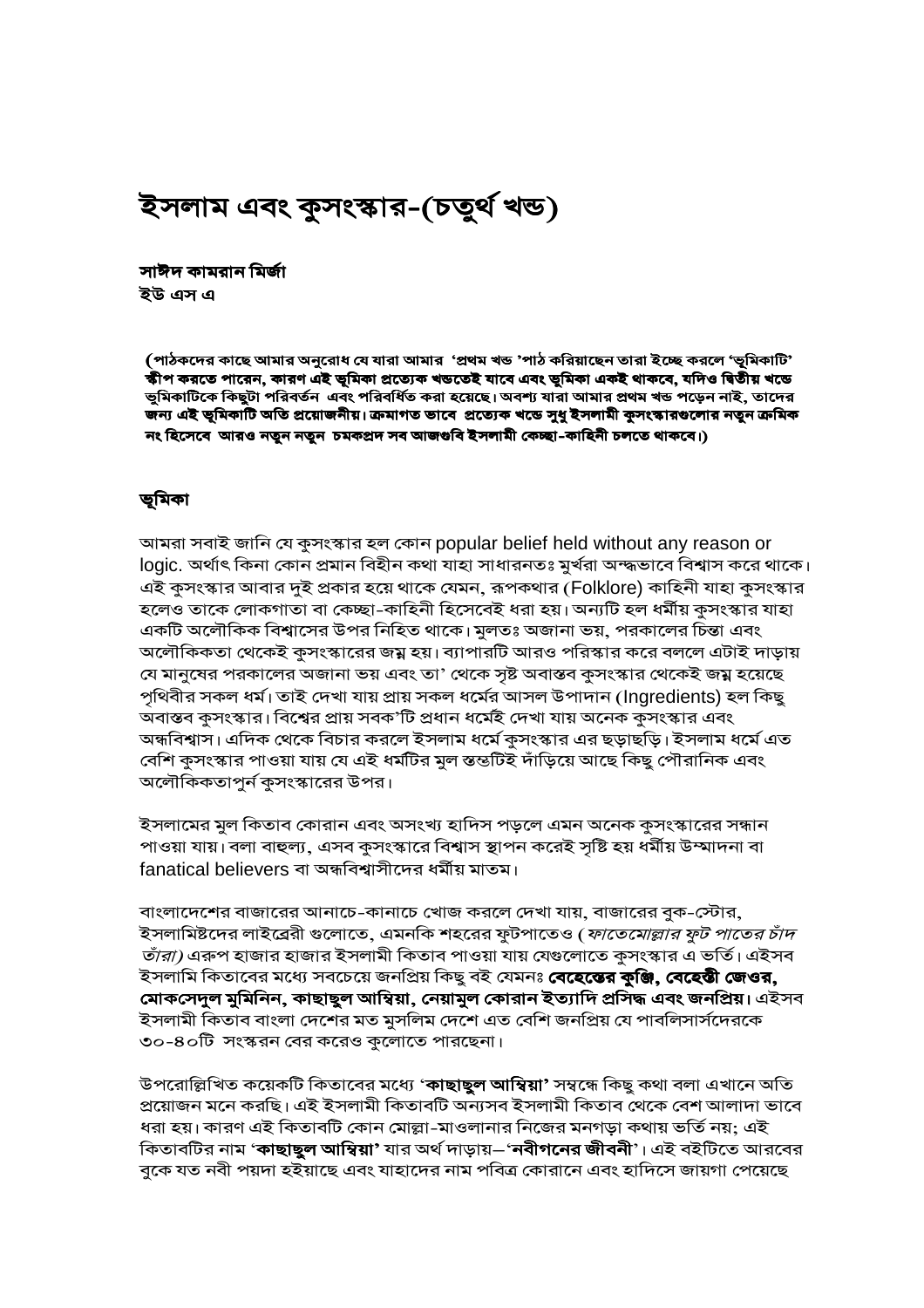তাদেরই জীবন-কাহিনীতে ভর্তি। অর্থাৎ, এই কিতাবে যাহা লিখা আছে তাহা পবিত্র কোরান ও হাদীসের বর্ণনা অনুযায়ী রচিত হয়েছে এবং এই বইটির (আমি যে বইটি ব্যবহার করছি) প্রনেতা একজন সুশিক্ষিত মুসলমান নাম তার– এম, এন, এম ইমদাদুললাহ (এম এ; বি এ (অনার্স); এম এ)। কিতাবটির আকৃতি এবং চেহারা একেবারে কোরানের ন্যায় এবং এর সম্মানও অনেক বেশি। লাইব্রেরী গুলোতে এবং ভক্তদের ঘরে একেবারে উপরের Shelf এ কোরানের ঠিক পাশেই তার স্থান হয়। বইটির দামও বেশ, বলতে গেলে একটি অনুবাদ কোরানের চেয়ে মুল্য অধিক। এই কিতাবের ৯০% কথাবার্তাই ভীষন কুসংস্কারে পুর্ন কেচ্ছা-কাহিনী স্থান পেয়েছে এবং এইসব আবেগ পুর্ন কেচ্ছা-কাহিনী–সাধারন বিশ্বাসী মুসলিমগন পড়ে ভক্তিতে গদগদ হয়ে আরওবেশি করে নামাজ-রোজাতে মনোনিবেশ করবে এবং যাদের বিশ্বাস হান্ধা বা বিশ্বাস নেই তারা এইসব আজগুবী কথা পড়ে হেসে চেয়ার থেকে গড়িয়ে মাটিতে পড়ে যাবে বলেই আমার মনে হয়!

যা হউক, এসব কুসংস্কার পুর্ন ইসলামী কিতাব গুলো বাংলাদেশের ঘড়ে ঘড়ে পাওয়া যাবে এবং এইসব কিতাবই হল বাংলাদেশের সাধারণ মুসলিম-আমজনতার আসল শিক্ষক বা গুরু। ইসলাম ধর্মের অনেক শিক্ষাই এরা পেয়ে থাকে এইসব ইসলামী কিতাব থেকে। আর এইসব কিতাবের প্রভাবেই বাংলাদেশের মুসলিম-আমজনতার কাছে ধর্মীয় পীর-ফকির-দরবেশগন অতি প্রিয় হয় যে কারনে বাঙ্গালী মুসলিমদের মধ্যে পীরের ব্যবসা, তাবিজের ব্যবসা একেবারে রমরমা। কোন কোন স্বার্থানেৃষী মাওলানারা (*যেমন রাজাকার-মাওলানা সাঈদী)* আবার এসব আজগুবি কেচ্ছা-কাহিনী কাফেরদের তৈরী কেসেটে বন্দ্ধি করে বাজারে দেদার বিক্রি করছে এবং কিছু কুসংস্কারপুর্ন মিথ্যা কথা বিক্রি করে সাধারণ গরীবের পকেট লুট করে নিচ্ছে। এসবই হচ্ছে ইসলামের নামে,আল্লাহর নামে!

বাংলাদেশের গাও-গ্রামে এমনকি আজকাল শহরেও অসংখ্য ইসলামি জলসা বা ওয়াজ-মাহফিল হয়ে থাকে যেখানে হাজার হজার সাধারণ অশিক্ষিত, অর্ধশিক্ষিত, কুশিক্ষিত, এমনকি অনেক শিক্ষিত বড় বড় ডিগ্রিধারী অন্ধবিশ্বাসী মুসলমানরাও মাওলানাদের ওয়াজ তম্ময় হয়ে শুনে থাকে। এইসব মাওলানাদের বক্তব্যে **বেশি অংশই থাকে কুসংস্কার পুর্ন ইসলামের বিভিন্ন** কিচ্ছা-কাহিনী এবং নানারঙ্গের ধর্মীয় উপাখ্যান। বলা বাহুল্য, উপরোল্লিখিত 'কাছাছুল আম্বিয়া' কিতাবটিই যে মাওলানাদের আসল সম্বল, এতে কোন সন্ধে নেই। এইসব কুসংস্কারপুর্ন গন্প মাওলানাদের মুখে শুনার পর গ্রাম্য সাধারণ মুসলমানদের মনে অনেক কুসংস্কারপুর্ন কথাই সত্যি বলে বিশ্বাস হয় এবং তাদের মনে সর্বদা কুসংস্কারপুর্ন ভয়ভীতির সৃষ্টি হয় এবং তারা সকলেই একটা অজানা অলৌকিকতার সাগরে সদাসর্বদা ডুবে থাকে। কেহ কেহ আবার এইসব কুসংস্কারপুর্ন কেচ্ছা-কাহিনী শুনে ভক্তিতে গদ গদ হয়ে ফুঁফিয়ে ফুঁফিয়ে কেঁদে বুক ভাষায়।

ছোটবেলা এমনি অনেক ওয়াজ-মাহফিলে গিয়ে মাওলানাদের সুমধুর কঠে অনেক কুসংস্কারপুর্ন গাজাখুরি গল্প শুনে মাঝে মাঝে চিন্তা হত যে এইসব মাওলানারা কোথায় পায় এত কুসংস্কার। তাদের জ্ঞানের বহর দেখে অবাক হতাম। এখন দেখছি যে ইসলামি কিতাব গুলোতে কুসংস্কারের কোন অভাব নেই মা'শাল্লাহ। উল্লেখিত ঔসব ইসলামী কিতাব থেকেই পাঠকদের জন্য কিছু ইসলামি কুসংস্কারের নমুনা পেশ করছি আমার এই ধারাবাহিক প্রবন্দ্ধে। উল্লেখ্য, এইসব কুসংস্কার ইসলামী কিতাব থেকে হুবুহ বই থেকে তুলে দিচ্ছি এবং ইহাতে আমার নিজের সৃষ্টি কিছুই নেই। তবে মাঝে মাঝে আমার অল্পকিছু রসালো মন্তব্য (*ব্রাকেটের ভিতরে )* থাকবে। আমার এবারকার ইসলামি কুসংস্কারে সিরিজ কিছুদিন ধরে চলবে আশ করি। এবারে আসুন, আমরা খুজে দেখি মুসলিম-আমজনতা কি ধরনের কুসংস্কারে সর্বদা ডুবে থাকে!

(বিঃ দ্রঃ তৃতীয় খন্ডে ১২-১৭ নং কুসংস্কার দেওয়া হয়েছিল)

#### (১৮) <u>হয রত আদম (আঃ) এর কায়া তৈরীর মৃত্তিকা কি ভাবে সংগ্রহ হয়েছিল।</u>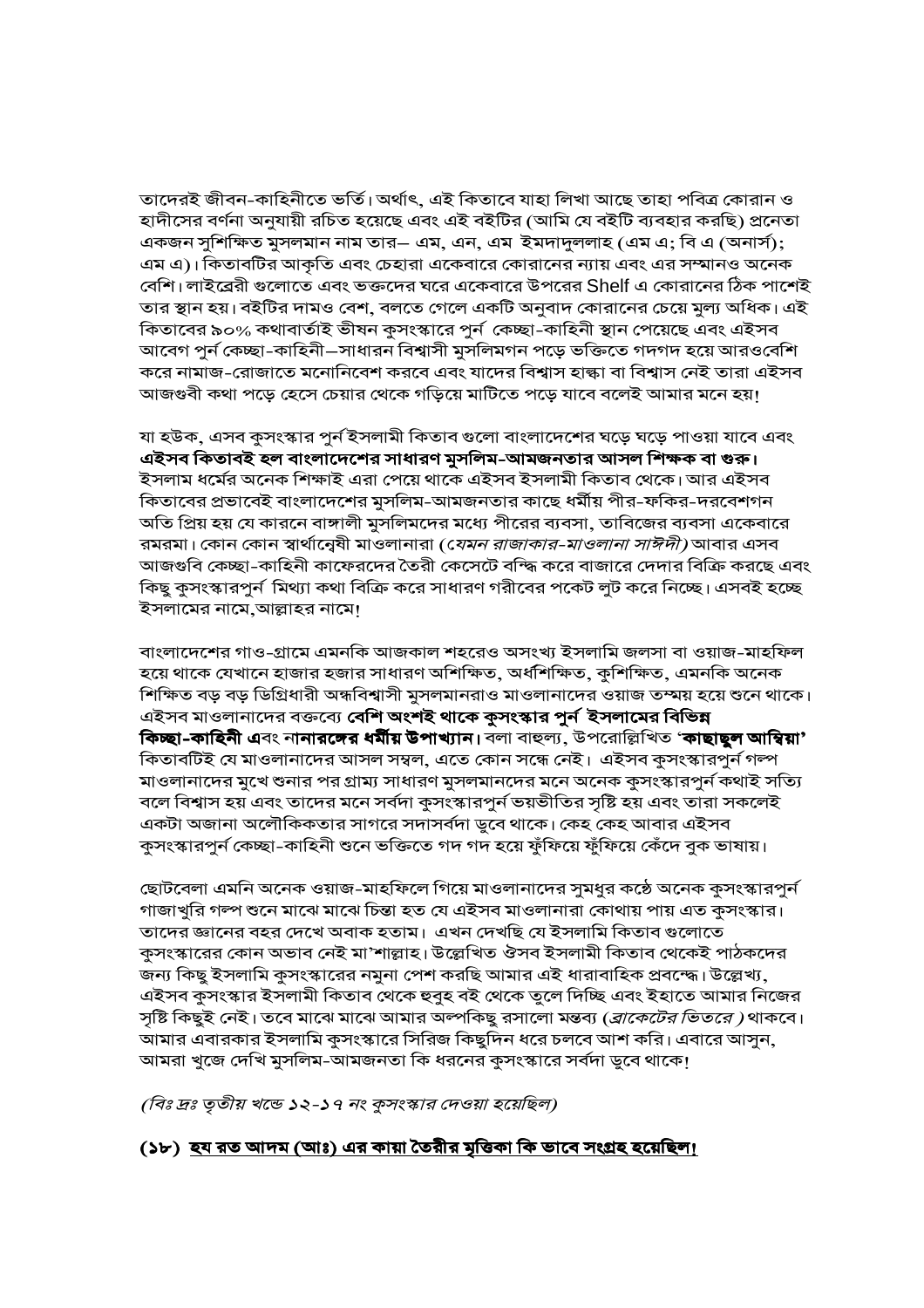আলাহ তায়ালা আদম সৃষ্টির উদ্দেশ্যে জিব্রাঈলকে দুনিয়াতে পাঠালেন মাটি আনতে। কিন্তু জিব্রাঈল দুনিয়াতে এসে যেই না মাটির জন্য হাত দিলেন অমনি দুনিয়া অসম্মত হইয়া আল্লাহর কছম দিয়ে জিব্রাঈলকে বলিল–হে জিব্রাইল তুমি আমার দেহ হইতে কোন মাটি নিও না। তখন জিব্রাঈল খালি হাতে ফিরে এসে আল্লাহকে বলিল–হে আল্লাহ তায়ালা তোমার কছম দিয়ে যমিন অসম্মতি হ ওয়ায় আমি যমিনের মাটি আনতে পারলাম না। তখন আল্লাহ ফেরেস্তা মিকাঈলকে নির্দেশ দিলেন দুনিয়া থেকে মাটি আনতে। দুনিতে আগমন করিয়া মিকাঈল ফেরেস্তা যমিনকে বলিল–হে যমিন তুমি আমাকে সামান্য মাটি দাও; আমি আল্লাহর আদেশে তোমার কাছে মাটি নিতে এসেছি। মিকাঈলের কথা শুনিয়া যমিন বলিল—হে মিকাঈল আমি আল্লাহর কছম দিয়ে তোমাকে বলিতেছি, তুমি আমার দেহ থকে মাটি নিও না। ফেরেস্তা মিকাঈল তখন নিরাশ হয়ে মাটি না নিয়েই ফিরে আসল। তখন আল্লাহ তায়ালা এ কাজের জন্য ফেরেস্তা ইস্রাফিলকে নিয়োগ করিলেন, কিন্তু তিনিও একই কারণে খালি হাতে ফিরে আসলেন। তখন আল্লাহ তায়ালা রাগের বসে মহাপরাক্রমশালী ফেরেস্তা আজরাঈলকে পাঠালেন মাটির জন্য। আজরাঈল দুনিয়াতে পৌছে যমিনের দেহে চঙ্গল মারিয়া মৃত্তিকা নিয়ে গেলন। যমিন করুনভাবে বলিল–আল্লাহর কছম, আমার মাটি নিও না। কিন্তু আজরাঈল যমিনের কথায় কর্নপাত না করিয়া বলিল–তুমি যে আল্লাহর কছম খাইতেছ, আমিও তারই আদেশে মাটি নিচ্ছি তোমার দেহ থেকে। আমি আল্লাহর আদেশ অমান্য করতে অপারগ। এই বলিয়া আজরাঈল ক্ষিপ্তহস্থে মাটি তুলে নিয়ে আল্লাহর সম্মুক্ষে হাজির হইল। আল্লাহ তায়ালা পরম করুনাময় আজরাইলের কাজে বেজায় খুশি হইলেন।

### (১৭) <u>পৃথিবীর কোন কোন জায়গার মাটি দিয়ে আল্লাহতায়ালা আদমকে বানিয়ায়েছিলেন!</u>

হযরত আবদুললাহ ইবনে আব্বাস (রাঃ) দ্বারা বর্ণিত আছে যে রাসুলে করিম (দঃ) বলেন, 'আল্লাহতায়ালা আদি মানব হযরত আদম (আঃ) কে দুনিয়ার বিভিন্ন স্থানের মাটি দ্বারা সৃষ্টি করিয়াছেন। কাবা গৃহের মাটি দিয়ে মস্তক, পাক-ভারতের মাটি দিয়ে পেট ও পৃষ্ঠদেশ, দুনিয়ার পুর্ব সীমান্তের মাটি দিয়ে দুই হাত এবং পশ্চিম সীমান্তের মাটি দিয়ে দুই পা সৃষ্টি করিয়াছেন। আবার কোন কোন হাদিসের মতে—বায়তুল মুকাদ্দেসের মাটি দ্বারা মস্তক, বেহেস্তের মাটি দ্বরা তাহার মুখমন্ডল, পাক-ভারতের মাটি দ্বারা দন্তরাজি, পবিত্র কা'বার মাটি দ্বরা হস্তদ্বয়, ইরাকের মাটি দিয়ে পৃষ্ঠদেশ, জান্নাতুল ফেরদৌসের মাটি দ্বারা আদমের কলিজা, তায়েফের মাটি দ্বারা জিহবা, হাউজে কাওছারের মাটি দ্বারা চক্ষুদ্বয়, পর্বতের মাটি দ্বারা আদমের অন্যান্য অঙ্গ-প্রত্যঙ্গ তৈরী হয়েছিল। (*জান্নাতুল ফেরদৌসেও যে মাটি আছে তা' আমার জানা ছিল না*!)

### <u>(১৮) আল্লাহ তায়ালা কুকুর জাতিকে কি দিয়ে তৈরী করেন!</u>

আল্লাহ আদমকে বানিয়ে চল্লিশ বৎসর বেহেস্তের এক কোনে রেখে ছিলেন। সকল ফেরেস্তারা এই আজব আকৃতির জিনিষটি দেখে অবাক হয়ে ইবলিশকে খবর দেওয়ায় সে যেয়ে এই আদম রূপি দেহটিকে দেখে নানাহ কটাক্ষ এবং চরম ঘৃনা করিয়া তার উপর থুথু ফেলিল। আল্লাহ তখন ইবলিসের সেই থুথু থেকেই কুকুর জাতির সৃষ্টি করিয়াছেন। ''সোবাহানাল্লাহ!''

### <u>(১৯) হযরত আদমের দেহের ভিতরে রূহ কিভাবে প্রবেশ করিল।</u>

আল্লাহ আদমের দেহকে চল্লিশ বৎসর বেস্তের এক কোনে রেখে তারপর তার ভিতরে রূহকে প্রবেশ করানোর দিন ঠিক করিয়া আসমান এবং যমিনের সকল ফেরেস্তাদেরকে ঔ আদমের দেহের নিকট সমবেত করিলেন। অতপর তিনি রূহকে আদেশ করলেন–'হে রূহ! তুমি আদমের দেহের ভিতর প্রবেশ কর।' তখন রূহ আদমের দেহের ভিতরে প্রবেশ করতঃ সেখানে গাঢ় অন্দ্ধকার দেখে ফিরে এসে তা' আরজ করিল। তখন আল্লাহ তায়ালা হযরত আদম (আঃ) এর ললাটে নূরে মুহাম্মদী (দঃ) সংযুক্ত করিয়া দিলে আদমের সমস্ত দেহের ভিতর-বাহির একেবারে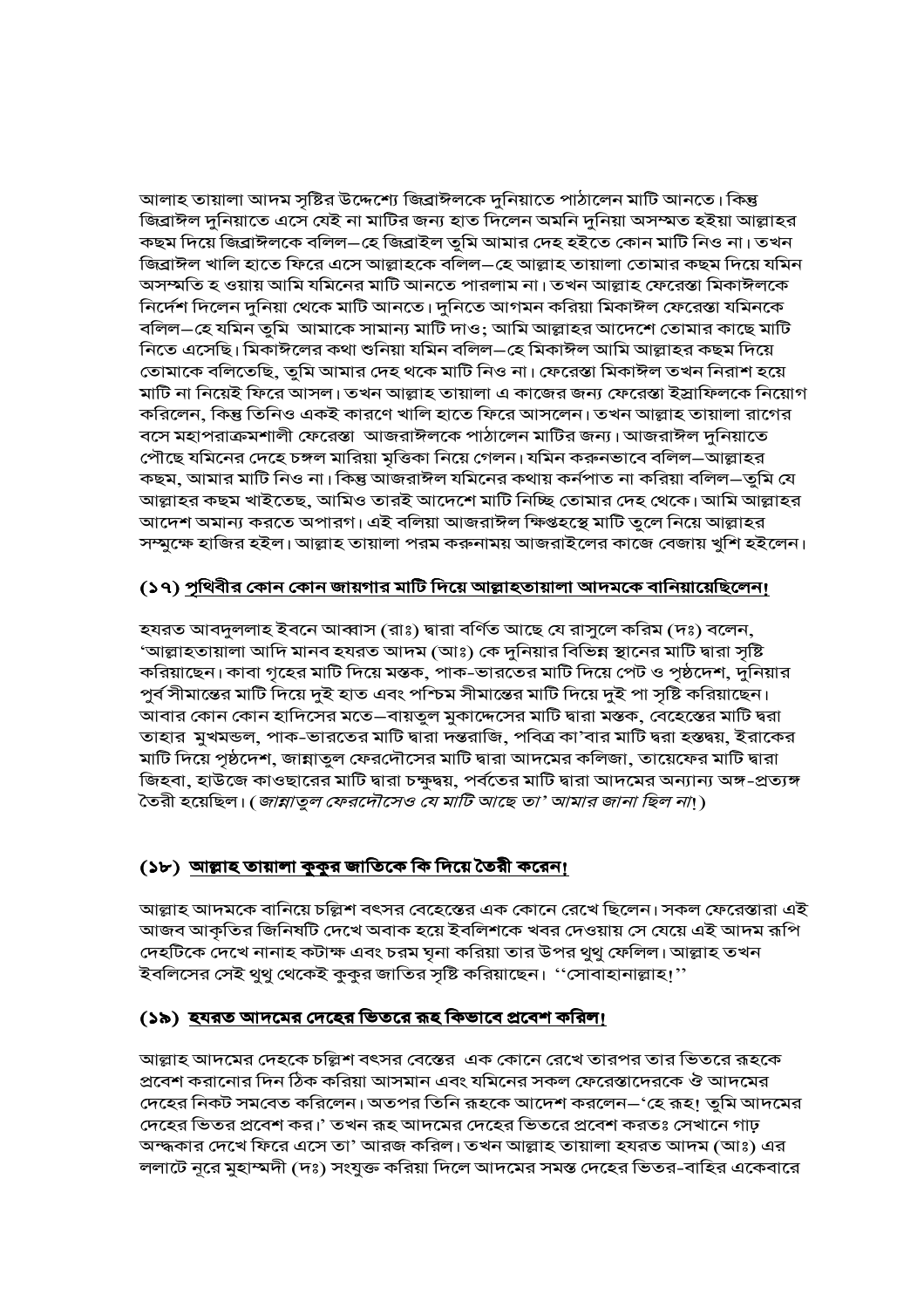উজ্জল হয়ে উটল। তখন রূহ সানন্দে উক্ত দেহের ভিতরে প্রবেশ করিল। রূহ প্রবেশ করার সঙ্গে সঙ্গে আদমের দেহ নড়িয়া উঠিল এবং সঙ্গে সঙ্গে আদমের একটি প্রচন্ড জোড়ে হাঁচি হইল। হাঁচি হওয়ার সঙ্গে সঙ্গে হযরত আদম (আঃ) পাঠ করিলেন–-'আল-হামদুলিল্লাহ'-প্রসংশা সুধু আল্লাহর। অমনি মহান আল্লাহতায়ালার তরফ থেকে উত্তুর আসিল-'ইয়ারাহমুকাল্লাহ'-তোমার প্রতিও আল্লাহর রহমত বর্ষিত হওক। ঔদিন হইতেই হযরত আদম (আঃ) এবং তার সকল বংশধরদের মধ্যে এই প্রথা চিরদিনের জন্য জারী হইয়া গেল। অর্থাৎ কেহ হাঁচি দিলে সঙ্গে সঙ্গে বলিতে হইবে-'আল-হামদুলিল্লাহ' এবং তার প্রতি উত্তুরে বলতে হবে–'ইয়ারাহমুকাল্লাহ'। আদম (আঃ) তখন উঠিয়া দাড়াইলেন এবং তখন আল্লাহ তায়ালা ফেরেস্তাগনকে আদেশ করলেন বেহেস্ত থেকে জরির পোষাক এনে আদমকে পরাইয়া দিতে। ফেরেস্তাগন তারাতারি বেহেস্ত থেকে খুব সুন্দর জরি খচিত পোষাক এনে আদমকে পরাইয়া একটি সিংহাসনে বসাইয়া দিল।

# <u>(২০) ঈসা নবীর সৃষ্টি রহস্য।</u>

হযরত আদম (আঃ) এর দেহের ভিতরে রূহ প্রবেশ করামাত্র আদম উঠিয়া বসিয়া একটি হাঁচি প্রদান করেন। আল্লাহ তখন জিব্রাঈল (আঃ) কে নির্দেশ দিলেন, হে জিব্রাঈল! তুমি এই হাঁচিটিকে ধরিয়া অক্ষুন্নভাবে রেখে দাও, কারণ ইহা এক বিশেষ কাজে লাগিবে। আমি এই হাঁচি থেকেই সৃষ্টি করিব দুনিয়াতে এক শ্রেষ্ঠ নেককার ব্যক্তি। ফেরেস্তা জিব্রাঈল সেই হাঁচিটিকে সযত্নে 'লওহে মাহফুজে' রেখে দিলেন। আল্লহর কুদরতে এই হাঁচি থেকেই পরবর্তিতে ইসা নবী বিবি মরিয়মের গর্বে জম্মগ্রহন করেন। সোবানাল্লাহ, আল্লাহর কত কুদরত!

### (২১) <u>গান-বাজনা হল শয়তানের জন্য আজান স্বরূপ।</u>

ইবলিস আল্লাহ কর্তিক অভিশপ্ত জীবন লাভ করার পর আল্লাহকে বলিল–'হে মাবুদ তুমি আদম এবং তার বংশধরদের জন্য দুনিয়াতে অনেক নবী-রাসুল এবং বিভিন্ন কিতাবাদি প্রেরন করিয়া সাহায্য করবে ঠিক করিয়াছ; কিন্তু আমার বংশধরদের জন্য কিছুসংক্ষক পয়গম্বর এবং কিতাবাদি প্রেরন করিয়া আদমের বংশধরদেরকে <u>পথভষ্ট করিতে</u> সাহায্য করিতে পারনা? আল্লাহ তায়ালা তখন রাগান্বিত হইয়া বলিলেন–'ওহে পাপিষ্ঠ! দুনিয়াতে অনেক পাপাচারি শাসক ও নেতাগন এবং দুর্নিতি ও কুকথাপুর্ন (সম্ভবত পর্নো মুভির কথাই বলা হয়েছে) অশ্লিল জগন্য পুস্তুকাদি তোর জন্য পয়গাম্বর এবং কিতাবের কাজ করিবে।' এই কথা শুনিয়া আদম (আঃ) আল্লাহকে জিজ্ঞেস করিল–'হে মাবুদ! আমি আমার সন্তানগনকে কিভাবে শৎপথে আহ্বান করিব?' আল্লাহ তায়ালা বলিলেন–'নামাজের ওয়াক্ত হইবা মাত্র মুয়াজ্বিন দিয়ে মশজিদে মশজিদে আজান দেওয়াবে ( অবশ্য আজানে কাফের দের তৈরী মাইক ব্যবহার কোরার কথা আল্লাহ বলেন নাই। *হয়তোবা আল্লাহ তায়ালা মাইকের কথা তখন ও জানতেন ন*)। যাহারা আমার অনুগত এবং বাধ্যগত বান্দা হবে তাহার আজান শুনা মাত্র ব্যস্ত-ব্যাকুল হইয়া ইবাদত করবার জন্য মশজিদ অভিমুখে ধাবিত হইবে এবং তথায় পৌছে ইবাদত-বন্দেগী, তসবীহ-তাহলিলে রত থাকিবে।'

এই কথা শুনিয়া ইবলিস বলিল–'হে মাবুদ! তুমি কি আমাকে এরূপ কোন আজানের ব্যবস্তা করিয়া দিতে পার না?' আল্লাহ তায়াল তখন বলিও—'**হে পাপিষ্ঠ! দুনিয়াতে গান-বাজনা এবং** গান-বাজনার বিভিন্ন বাদ্যযন্ত্রসমূ্হ তোর জন্য আজানের কাজ করিবে। এসব গান-বাজনার মাধ্যমে অনেক বান্দা সুপথ পরিত্যাগ করিয়া তোরই প্রদর্শিত কুকাজে আকৃষ্ট হইয়া যাবে।'

### <u>(২২) আদম (আঃ) এবং হাওয়া বিবির বিবাহ এবং মোহরানার উৎস।</u>

বিবি হাওয়ার অপুর্ব রূপ-লাবন্যে মুগ্দ্ব হয়ে আদম বিবি হাওয়ার প্রতি আকৃষ্ট হয় এবং অত্যাদিক প্রনয়াশক্ত হইয়া যায়। ইাহার প্রভাবে তিনি হাওয়ার দিকে হাত বাড়াইয়া নিজের দিকে আকর্ষন